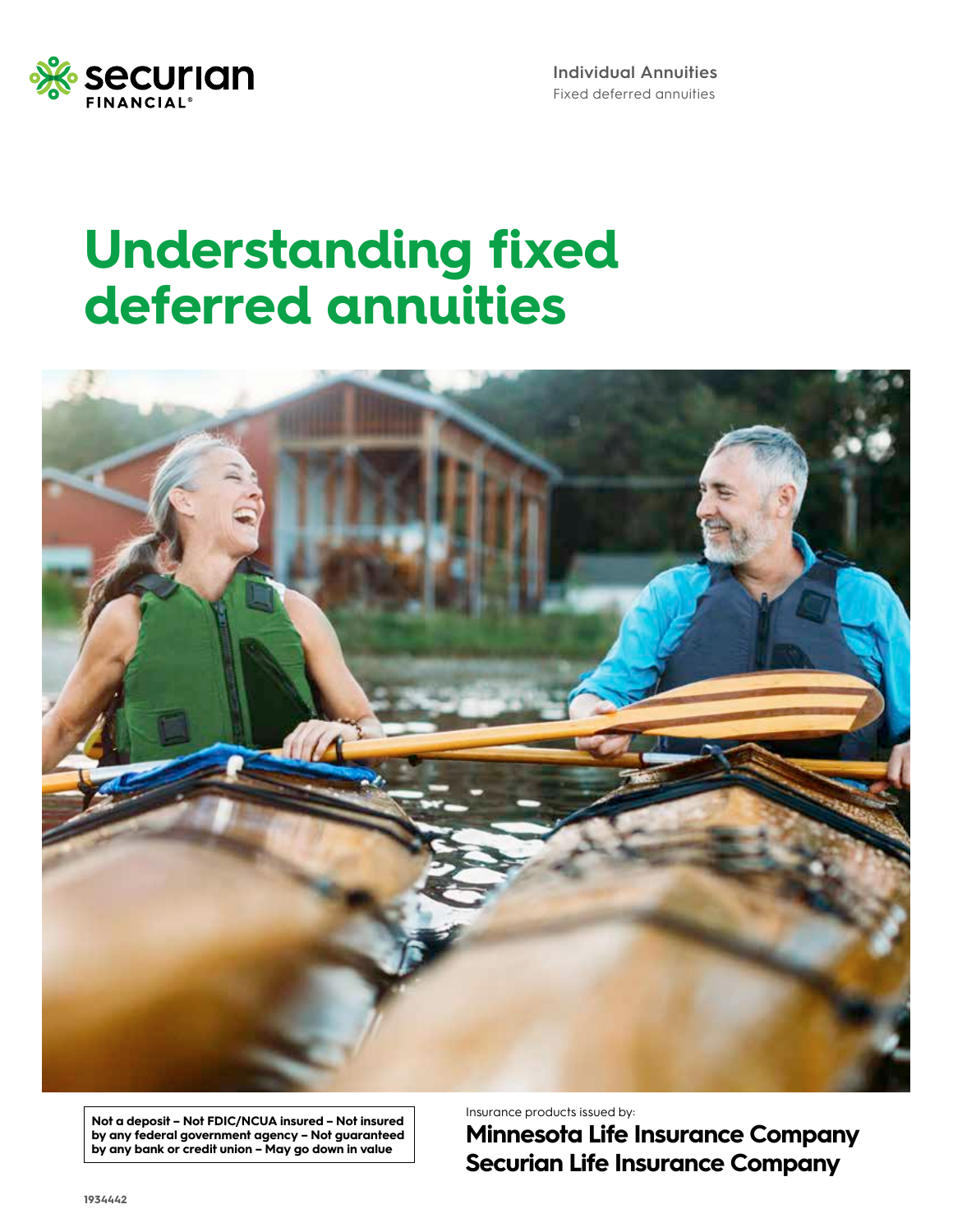# **Understanding fixed deferred annuities**



**When you put money into a fixed deferred annuity, you lock in an interest rate for the guarantee period you select. You will know how much you'll earn and what the value of your annuity will be at the end of the guarantee period.**

#### **Guaranteed returns**

One of the primary reasons to choose a fixed deferred annuity is the guaranteed interest throughout the term of the annuity.

Fixed deferred annuities have no exposure to stock market risk. This means your money can grow every year, without the fear of market loss.

#### **Length of term**

When you decide to purchase an annuity, you can select from a range of guarantee periods. This is important because it dictates the number of years your interest rate is guaranteed.



**Your money isn't exposed to stock market volatility.**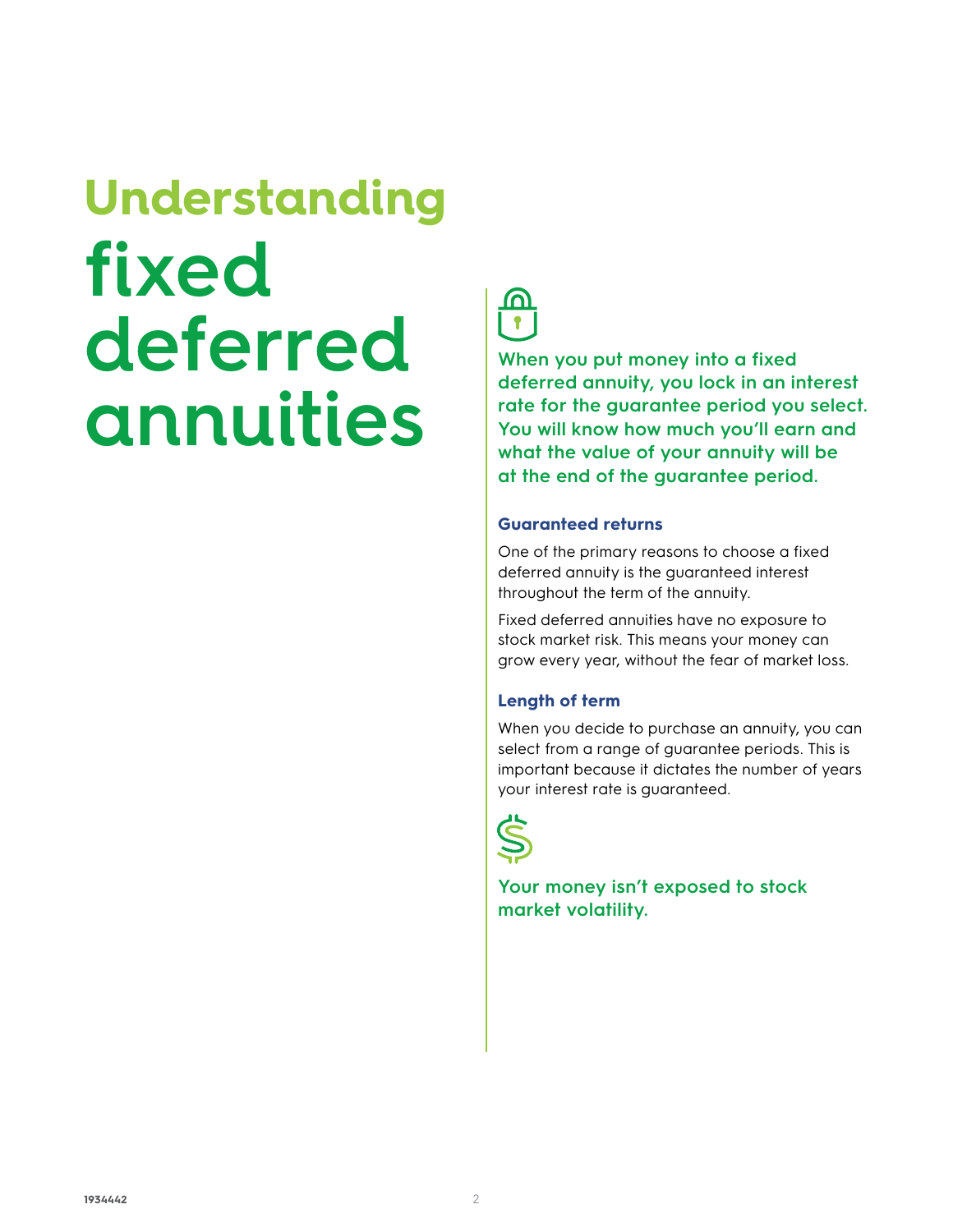

**You can take up to 10% of your previous contract anniversary value with no penalty. And you won't pay taxes on gains you don't withdraw.**

#### **Liquidity**

Even during the surrender charge period, you can access a portion of the value of your annuity without surrender charge or market value adjustment (MVA).

Also, if your annuity is a tax-qualified account, such as an IRA, any required minimum distributions can be withdrawn with no surrender charge.

Some annuities also include a feature that allows you to withdraw an additional amount if you become confined to a healthcare facility or diagnosed with a terminal illness.

A Market Value Adjustment (MVA) adjusts the annuity's value to reflect the changes in interest rates since the contract was purchased. Depending on the direction interest rates have taken since the contract was opened, the MVA can have a positive or negative impact on the value of the annuity.

#### **Tax deferral and compound interest**

Common annuity features are compounding interest and tax deferral.

Compound interest means the interest your annuity has been credited will also receive interest, which helps your money grow faster.

You typically won't pay taxes on any gains until you take money out of your annuity.

Keep in mind, withdrawals before age 59½ may result in IRS penalties, in addition to income tax.



**At the end of the surrender period, you can withdraw your entire account balance with no surrender charges or fees.**

#### **At the end of the surrender period**

When you reach the end of your surrender charge period, you can withdraw the entire balance of your annuity — with no charges or fees.

You can exchange this annuity for another one, or you can choose to allow your current annuity to renew at a new current rate.

**Financial strength** Remember, any annuity guarantee is backed by the claims-paying ability of the issuing company. Securian Financial's insurance company affiliates, Minnesota Life Insurance Company and Securian Life Insurance Company, receive high ratings from independent rating agencies that review and analyze the claims-paying ability of the insurance companies.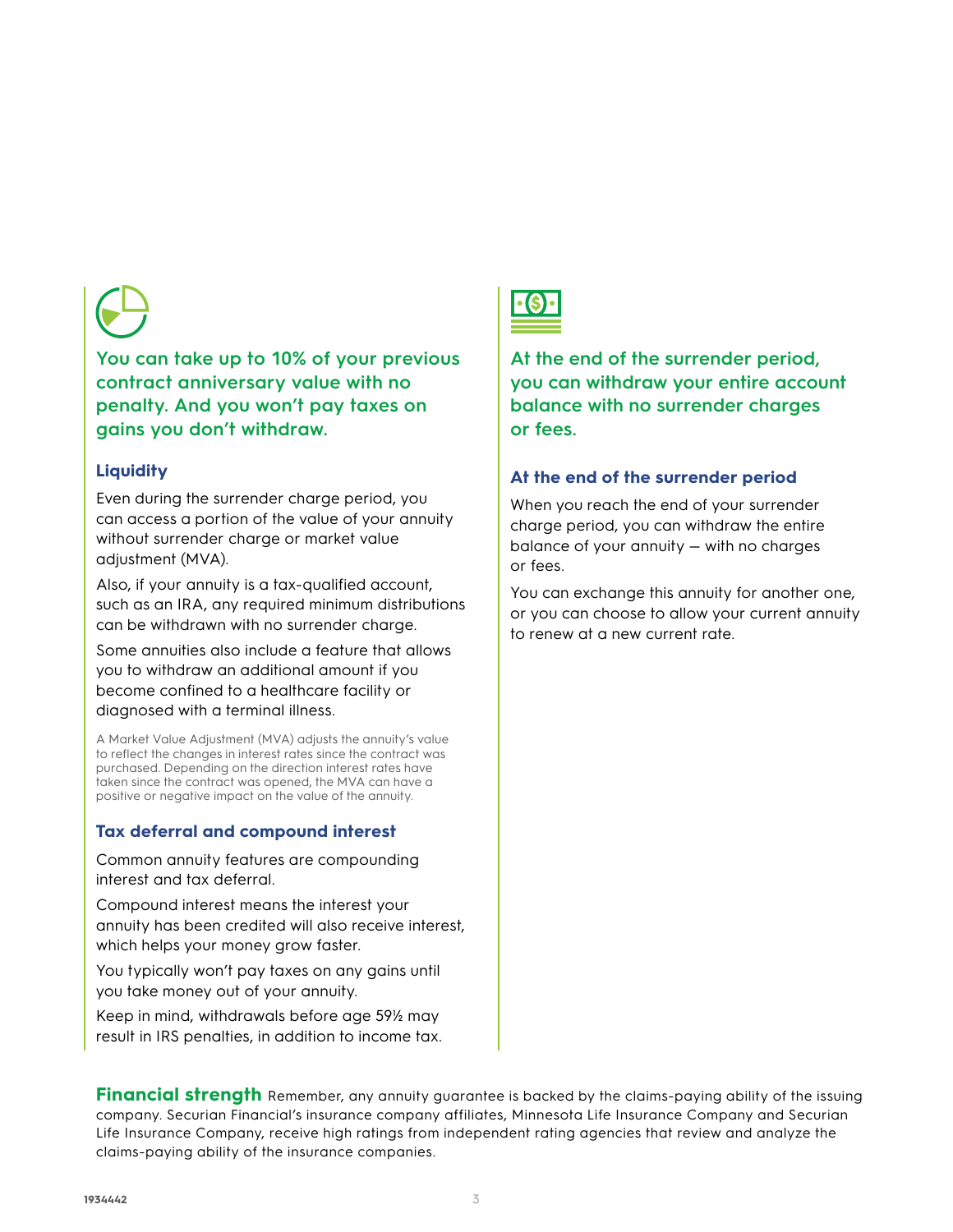# **FAQ frequently asked questions**

### Q: **What is an annuity?**

A: Annuities are offered by insurance companies to help people save and provide an option for income later on. They're typically designed to be long-term financial tools, to align with your long-term financial goals.

#### Q: **What is a fixed deferred annuity?**

 $\overline{A}$ : A fixed deferred annuity is designed to help you earn interest on your money and protect it from fluctuations in the stock market. When you purchase one, you'll know what your guaranteed interest rate will be, and for how long.

#### Q: **Can my interest rate change during the guarantee period?**

 $A: No.$ 

#### Q: **How does tax deferral work?**

A: During your contract term, your money grows on a tax-deferred basis — meaning you won't pay taxes on any gains until you take money out of your annuity or elect to annuitize.

#### Q: **Can I withdraw money during the guarantee period?**

A: Yes, you can access a portion of your annuity's value without contract penalty. The minimum withdrawal amount is \$250.

 Depending on the specifics of the annuity, 10% free withdrawals may be available right away or available after the first year.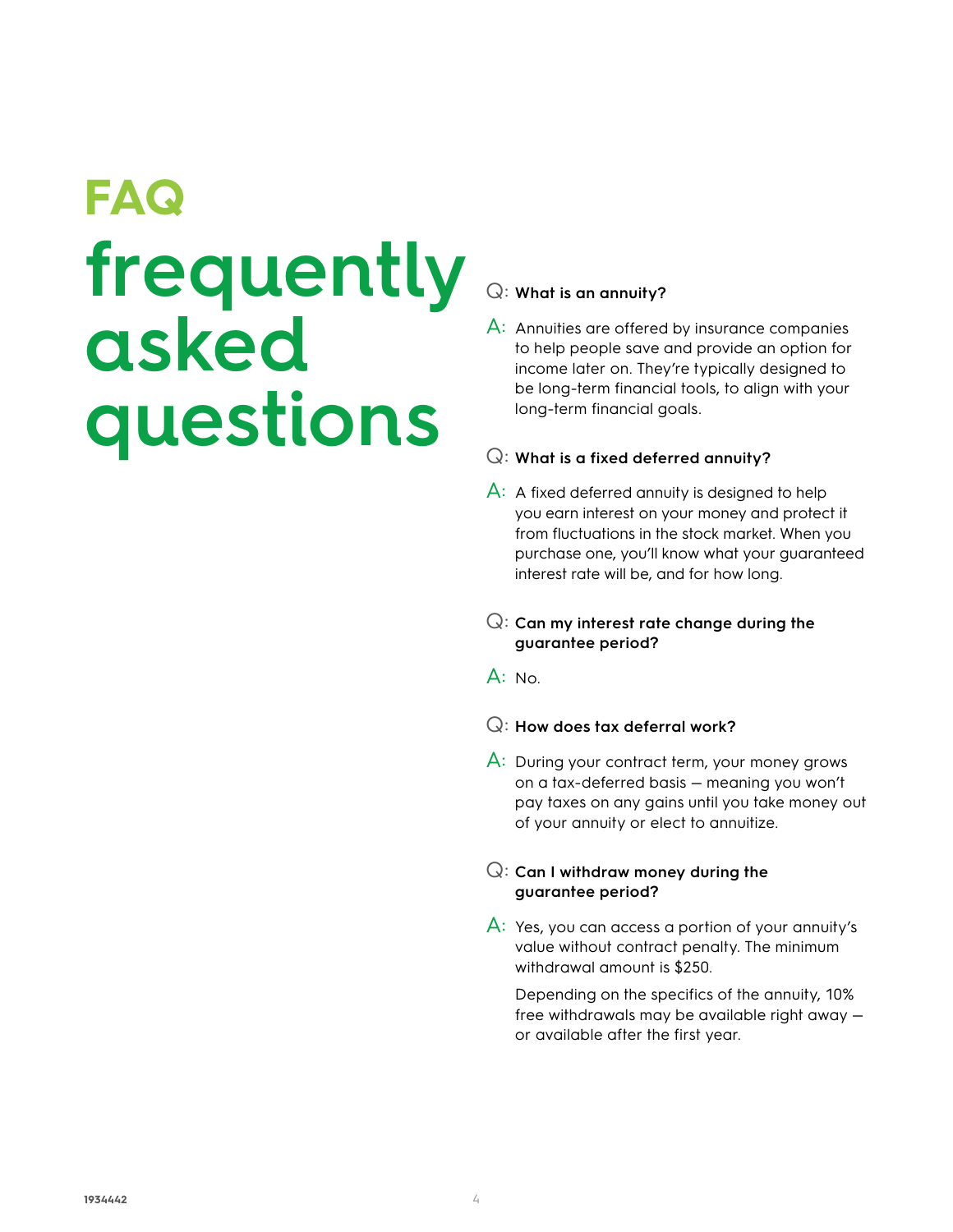#### Q: **What happens if I want all of my money back before the end of the guarantee period?**

A: If the unexpected happens and you need to surrender your contract, Securian Financial offers certain annuities that allow you to do so and receive your purchase payments back. This is called a purchase payment guarantee. If you surrender your contract and have taken no prior withdrawals, you're guaranteed to get back at least your total purchase payments.

 It's important to note the impact withdrawals have on the return of purchase payment guarantee. If you've taken withdrawals (and a surrender charge did not apply), you'll receive your total purchase payments, less withdrawals at the time of contract surrender.

 If you have taken withdrawals and a surrender charge did apply, you're guaranteed to receive back your total purchase payments, less withdrawals and applicable charges.

#### Q: **Can I withdraw more money without a surrender charge if I get sick?**

- A: After the first contract anniversary, you can withdraw additional amounts if you are:
	- **•** Confined to a facility with a minimum 90 day confinement. The request must be made while confined or within 90 days following discharge, or
	- **•** Diagnosed with a terminal illness or condition with a life expectancy of 12 months or less.

#### Q: **What if I want to start an income stream from my annuity?**

 $\overline{A}$ : Generally, you have the option to annuitize after the first year. Typically, after the first contract anniversary, you may annuitize under an annuity income option, free from any applicable surrender charge.

#### Q: **What if I pass away?**

A: Should you pass away, any amount payable as a death benefit will go to your beneficiaries free from any applicable surrender charge. Your designated beneficiaries will receive the current contract value On some products, your spouse may elect to continue the contract.

#### Q: **What are my options at the end of the surrender charge period?**

- A: **1.** Continue your annuity. Following the initial guaranteed period, renewal interest rates will be guaranteed for one-year periods. A minimum guaranteed rate is set for the life of your contract at the time you purchase your annuity — it will be 1% or higher.
	- **2.** Turn the accumulated value into a stream of income by annuitizing
	- **3.** Surrender the annuity and put your money into another investment

#### Q: **How do I get started?**

A: Talk to your financial professional to see if a fixed deferred annuity from Securian Financial might be appropriate for you.

Some products may not be available in all states and features may vary by state. Not all products and features are available from all firms.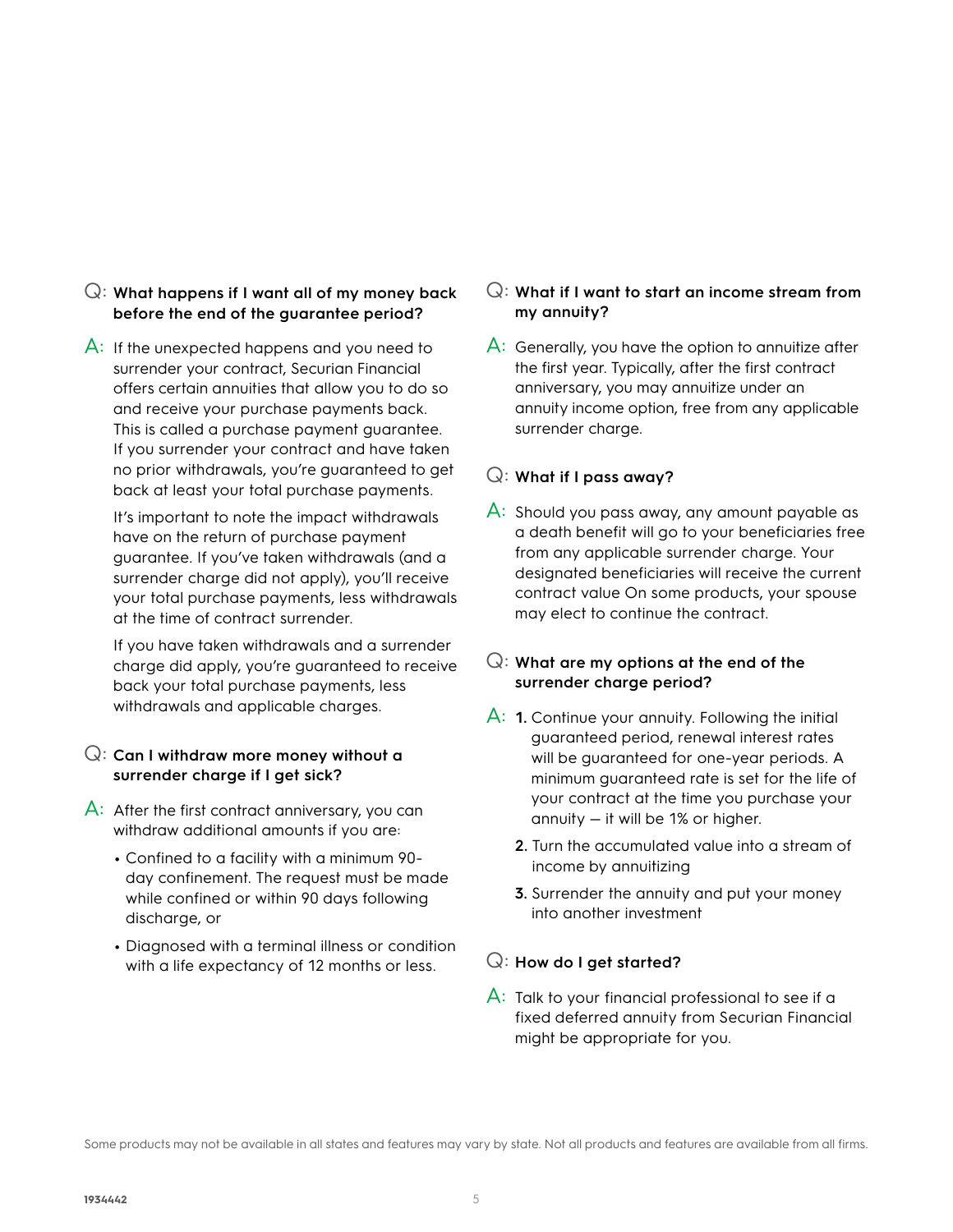**Eighty percent** of retirees **80%**

**say they are confident about having enough money to live comfortably throughout their**  retirement years.<sup>1</sup>

1. Employee Benefit Research Institute and Greenwald Research, 2021 Retirement Confidence Survey

6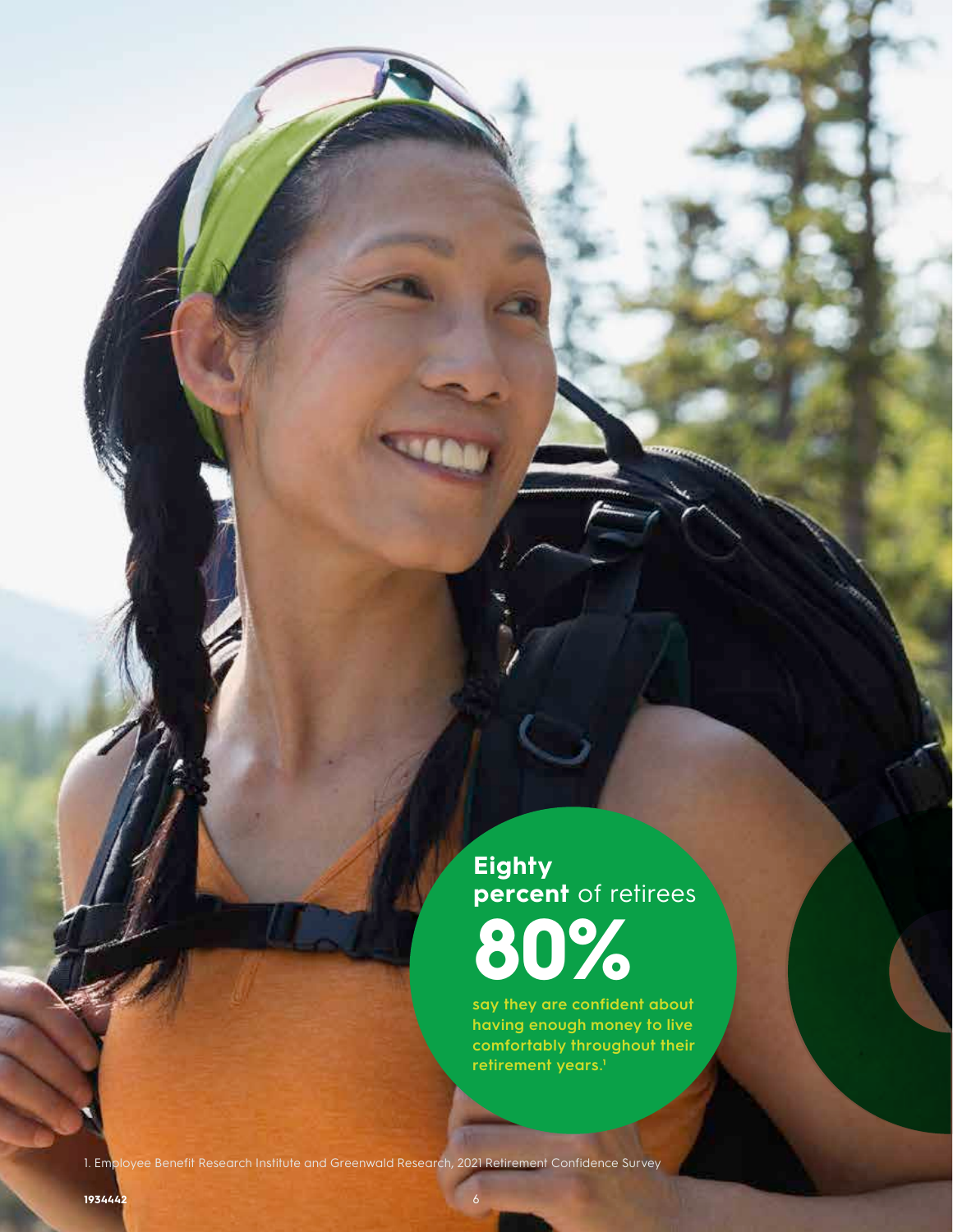**At Securian Financial, we're here for family. And we're here because of it.**

Family doesn't have to branch from your tree, but it always shares your roots. Roots woven by common understanding, shared values and mutual respect. Those who believe a rewarding life is really about being present in the here and now, and that your financial picture should support the everyday moments as much as the major milestones. That's why our insurance, investment and retirement solutions give you the confidence to focus on what's truly valuable: banking memories with those who matter most.